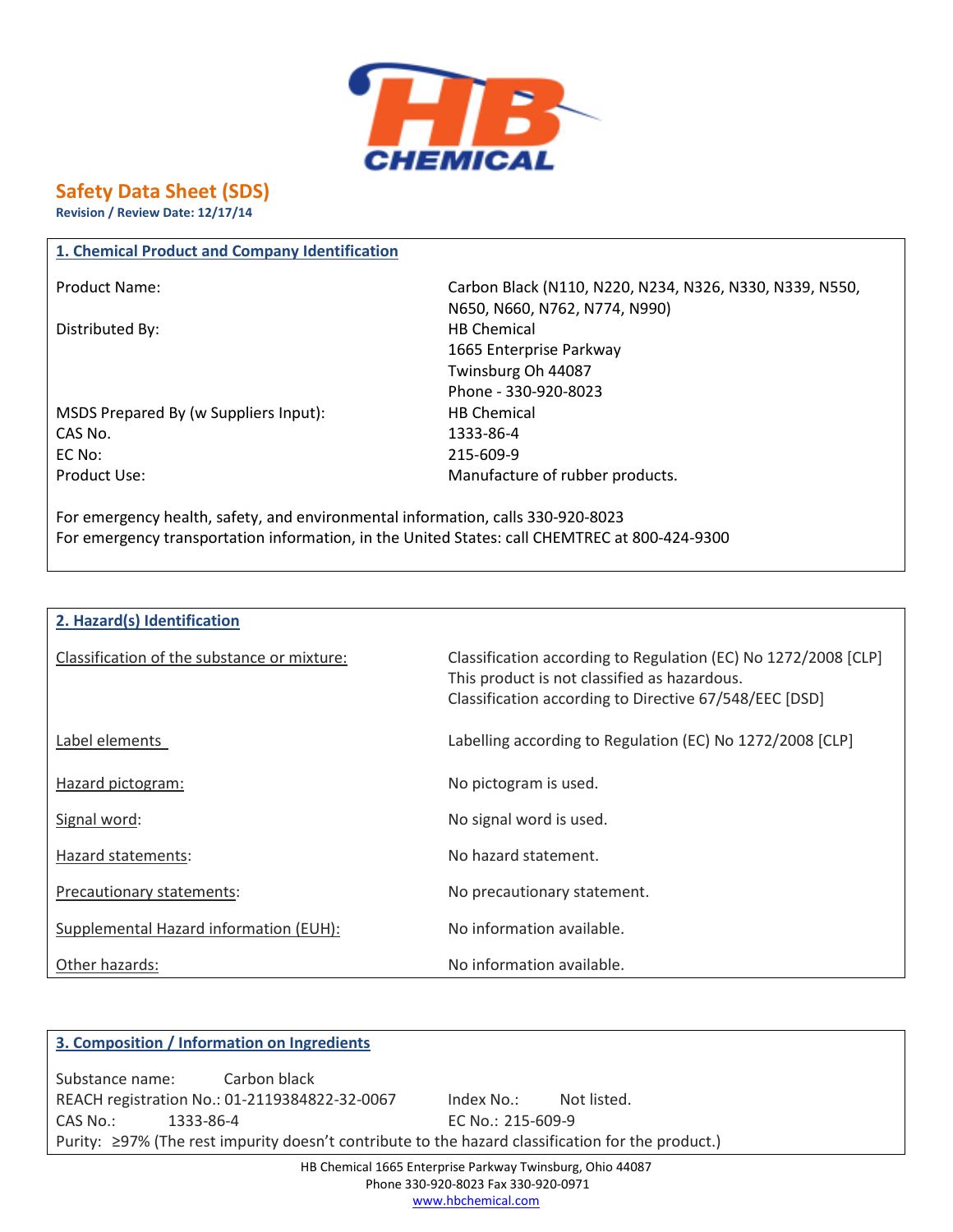| <b>4. First Aid Measures</b><br>In all cases of doubt, or when symptoms persist, seek medical<br>General advice:<br>attention.<br>Inhalation:<br>Take affected persons into fresh air. Refer for medical attention<br>if symptoms persist.<br>Wash from the skin using mid soap and water. If symptoms<br>Skin Contact:<br>develop, seek medical attention.<br>Rinse eyes thoroughly with large volumes of water keeping<br>Eye Contact:<br>eyelid open. If symptoms develop, seek medical attention<br>Never give anything through mouth to an unconscious person.<br>Ingestion:<br>Get medical attention.<br>Note for the doctor:<br>Treat symptomatically and supportively.<br>Most important symptoms and effects,<br>Both acute and delayed:<br>Carbon black dust or powder may cause drying of the skin with<br>repeated and prolonged contact. Short-term exposures to high<br>concentration of carbon black may produce discomfort to the<br>upper respiratory tract, resulting in coughing and wheezing.<br>Indication of the immediate medical attention<br>No information available.<br>and special treatment: |  |
|---------------------------------------------------------------------------------------------------------------------------------------------------------------------------------------------------------------------------------------------------------------------------------------------------------------------------------------------------------------------------------------------------------------------------------------------------------------------------------------------------------------------------------------------------------------------------------------------------------------------------------------------------------------------------------------------------------------------------------------------------------------------------------------------------------------------------------------------------------------------------------------------------------------------------------------------------------------------------------------------------------------------------------------------------------------------------------------------------------------------------|--|
|                                                                                                                                                                                                                                                                                                                                                                                                                                                                                                                                                                                                                                                                                                                                                                                                                                                                                                                                                                                                                                                                                                                           |  |
|                                                                                                                                                                                                                                                                                                                                                                                                                                                                                                                                                                                                                                                                                                                                                                                                                                                                                                                                                                                                                                                                                                                           |  |
|                                                                                                                                                                                                                                                                                                                                                                                                                                                                                                                                                                                                                                                                                                                                                                                                                                                                                                                                                                                                                                                                                                                           |  |
|                                                                                                                                                                                                                                                                                                                                                                                                                                                                                                                                                                                                                                                                                                                                                                                                                                                                                                                                                                                                                                                                                                                           |  |
|                                                                                                                                                                                                                                                                                                                                                                                                                                                                                                                                                                                                                                                                                                                                                                                                                                                                                                                                                                                                                                                                                                                           |  |
|                                                                                                                                                                                                                                                                                                                                                                                                                                                                                                                                                                                                                                                                                                                                                                                                                                                                                                                                                                                                                                                                                                                           |  |
|                                                                                                                                                                                                                                                                                                                                                                                                                                                                                                                                                                                                                                                                                                                                                                                                                                                                                                                                                                                                                                                                                                                           |  |
|                                                                                                                                                                                                                                                                                                                                                                                                                                                                                                                                                                                                                                                                                                                                                                                                                                                                                                                                                                                                                                                                                                                           |  |
|                                                                                                                                                                                                                                                                                                                                                                                                                                                                                                                                                                                                                                                                                                                                                                                                                                                                                                                                                                                                                                                                                                                           |  |
|                                                                                                                                                                                                                                                                                                                                                                                                                                                                                                                                                                                                                                                                                                                                                                                                                                                                                                                                                                                                                                                                                                                           |  |

| <b>5. Fire-Fighting Measures</b>                       |                                                                                                                                                                                                                                                                                                                        |
|--------------------------------------------------------|------------------------------------------------------------------------------------------------------------------------------------------------------------------------------------------------------------------------------------------------------------------------------------------------------------------------|
| Extinguishing media<br>Suitable extinguishing media:   | Use water spray, foam, dry chemical or carbon dioxide.                                                                                                                                                                                                                                                                 |
| Unsuitable extinguishing media:                        | high pressure water stream.                                                                                                                                                                                                                                                                                            |
| Special hazards arising from the substance or mixture; | Carbon black (powder or pellet) burn slowly (molder) and may<br>sustain combustion not visible as flames or smoke. Combustion<br>gases (carbon monoxide, carbon dioxide, oxides of sulfur) may<br>generate during combustion of carbon black. Dust clouds can be<br>ignited on contact with intensely heated surfaces. |
| Advice for firefighters:                               | Wear full protective firefighting gear including self-contained<br>breathing apparatus.                                                                                                                                                                                                                                |

## **6. Accidental Release Measures**

Personal precautions, protective equipment and

emergency procedures: emergency procedures: Refer to Section 8 for personal protective equipment. Avoid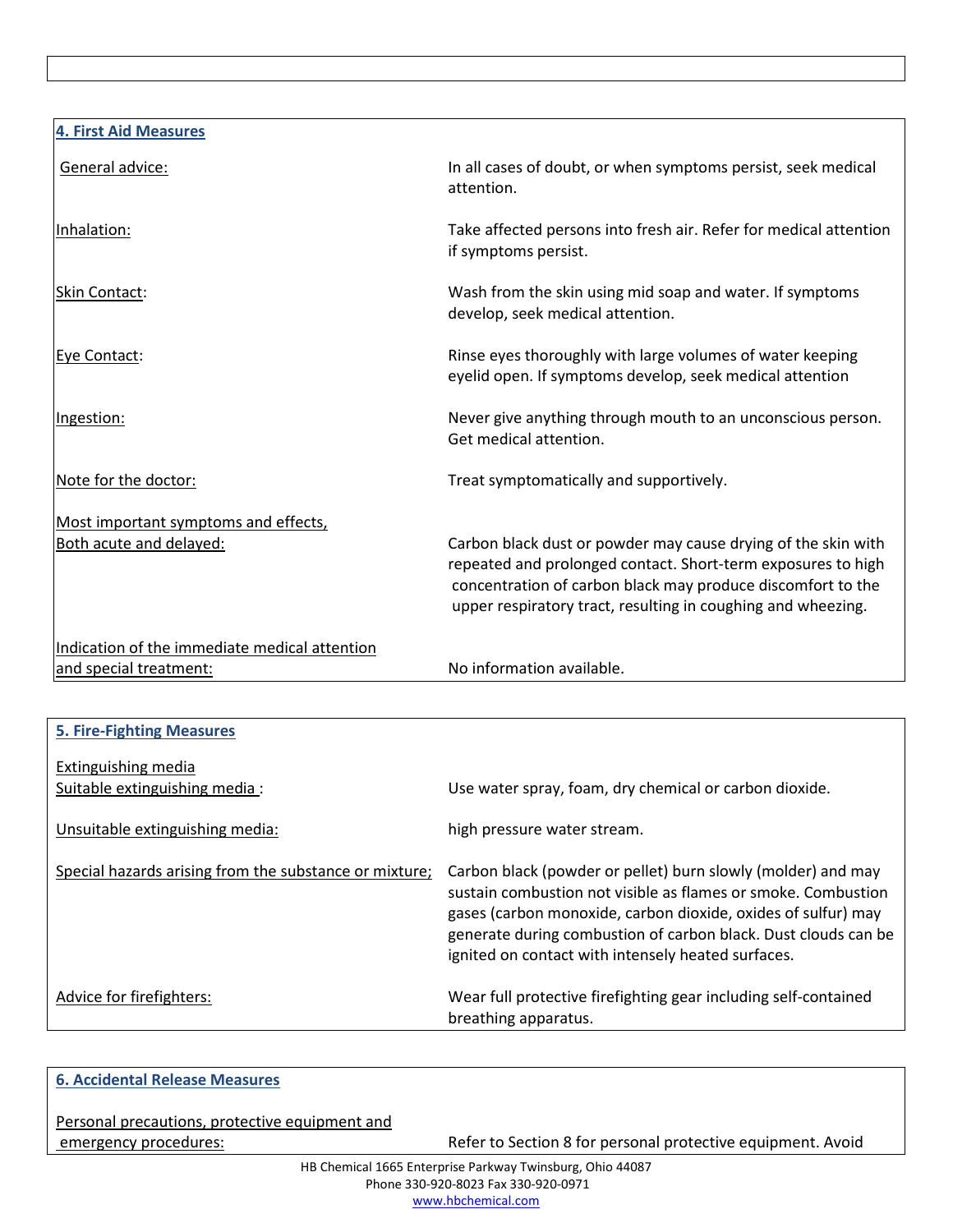|                                       | dust formation. Avoid breathing dust. Prevention of skin and<br>eye contact. Ensure adequate ventilation. Remove all sources of<br>ignition. Evacuate personnel to safe areas.                                                                                                                                                                                                                                                                                                               |
|---------------------------------------|----------------------------------------------------------------------------------------------------------------------------------------------------------------------------------------------------------------------------------------------------------------------------------------------------------------------------------------------------------------------------------------------------------------------------------------------------------------------------------------------|
| Environmental precautions:            | Carbon black poses no significant environmental hazards. As a<br>matter of good practice, minimize contamination of sewage<br>water, soil, groundwater, drainage systems, or bodies of water.                                                                                                                                                                                                                                                                                                |
| Methods and materials for containment |                                                                                                                                                                                                                                                                                                                                                                                                                                                                                              |
| and cleaning up:                      | Spills should be cleaned immediately to prevent the spread of<br>carbon black. Dry vacuuming is the recommended method to<br>collect spilled carbon black. If it is necessary to clean a remote<br>or small spill by dry sweeping, caution should be taken not to<br>disperse carbon black into the air. Water sprays and wetting are<br>not recommended for cleaning because water may cause<br>spilled carbon black to disperse. Wet carbon black makes<br>walking surfaces very slippery! |
| Reference to other sections:          | For disposal see section 13.                                                                                                                                                                                                                                                                                                                                                                                                                                                                 |

| 7. Handling and Storage:                                         |                                                                                                                                                                                           |  |  |
|------------------------------------------------------------------|-------------------------------------------------------------------------------------------------------------------------------------------------------------------------------------------|--|--|
| Precautions for safe handling:                                   | Provide appropriate exhaust ventilation at places where dust is<br>formed. Avoid contact with skin and eyes. Avoid formation of<br>dust and aerosols. Ensure equipment is tightly sealed. |  |  |
| Conditions for safe storage, including<br>any incompatibilities: | Store in cool place. Keep container tightly closed in a dry and<br>well-ventilated place.                                                                                                 |  |  |
| Specific end uses:                                               | Apart from the uses mentioned in section 1.2 no other specific<br>uses are stipulated.                                                                                                    |  |  |

| 8. Exposure Controls / Personal Protection                                                                                                                                     |                                                                                                                                    |                                                                                                                                                |  |
|--------------------------------------------------------------------------------------------------------------------------------------------------------------------------------|------------------------------------------------------------------------------------------------------------------------------------|------------------------------------------------------------------------------------------------------------------------------------------------|--|
| Control parameters:                                                                                                                                                            | Occupational exposure limit values - TWA - 8h:                                                                                     |                                                                                                                                                |  |
| Belgium: 3.5 mg/m3;<br>Spain: 3.5 mg/m3;                                                                                                                                       | Canada: $3.5 \text{ mg/m3}$ ; Denmark: $3.5 \text{ mg/m3}$ ; Germany: $3.5 \text{ mg/m3}$ ;<br>UK: 3.5 mg/m3; USA-OSHA: 3.5 mg/m3; |                                                                                                                                                |  |
| DNEL (Derived No Effect Level) for workers and the general population: No DNEL values available.<br>PNEC (Predicted No Effect Concentration) values: No PNEC values available. |                                                                                                                                    |                                                                                                                                                |  |
| Exposure controls:<br>Appropriate engineering controls:                                                                                                                        |                                                                                                                                    | Use process enclosures and/or exhaust ventilation to keep<br>airborne dust concentrations below the applicable occupational<br>exposure limit. |  |
| Appropriate engineering controls:                                                                                                                                              |                                                                                                                                    | Handle in accordance with good industrial hygiene and safety<br>practice. Wash hands before breaks and at the end of workday.                  |  |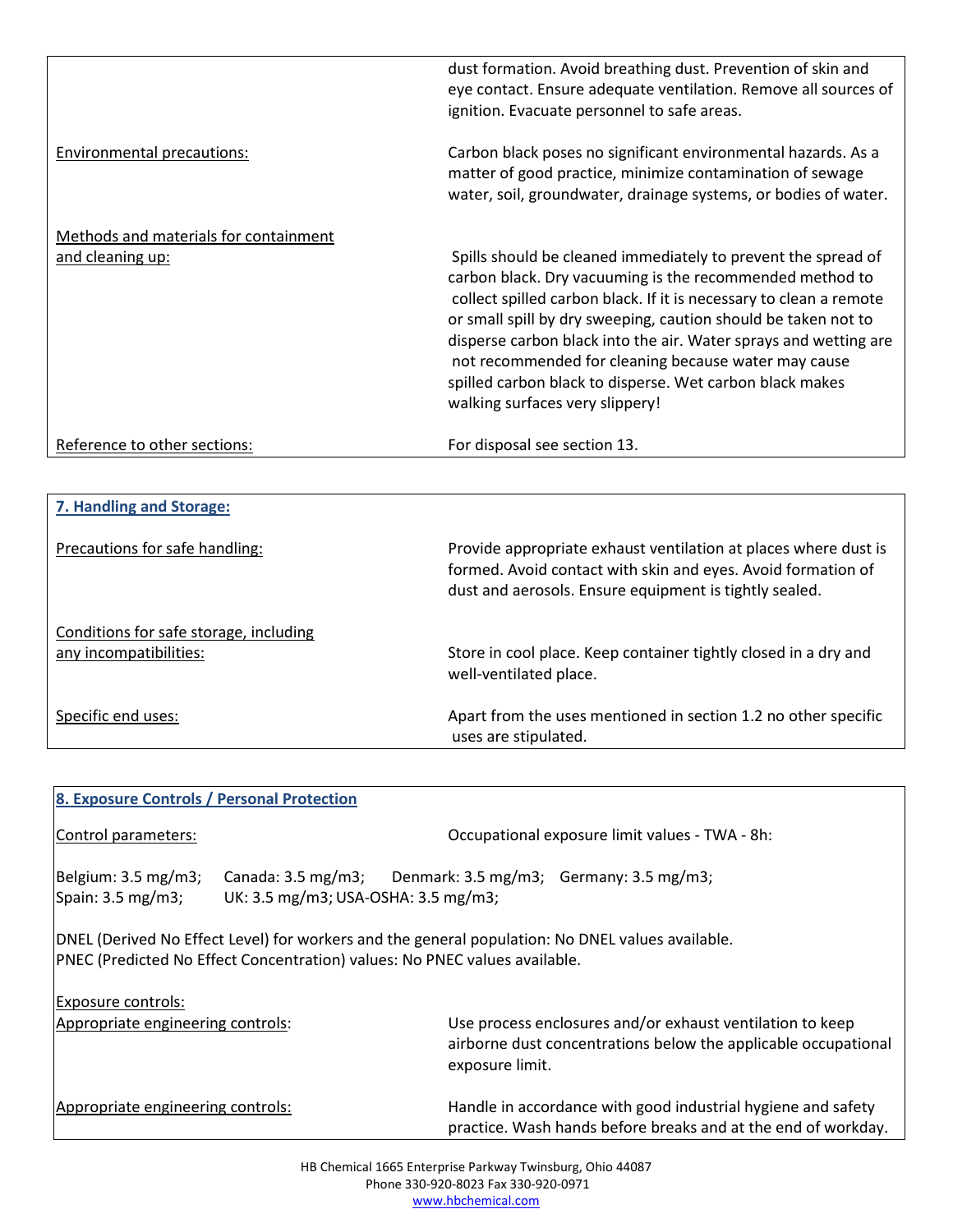| Personal protective equipment:   |                                                                                                                                                                                                                                                                                                                                                                                                                                                                                                                                       |
|----------------------------------|---------------------------------------------------------------------------------------------------------------------------------------------------------------------------------------------------------------------------------------------------------------------------------------------------------------------------------------------------------------------------------------------------------------------------------------------------------------------------------------------------------------------------------------|
| Eye and face protection:         | Safety glasses or goggles are recommended as a matter of good<br>practice.                                                                                                                                                                                                                                                                                                                                                                                                                                                            |
| Skin protection:                 | Wear general protective clothing to minimize skin contact.<br>Work clothes should not be taken home and should be washed<br>daily. No special glove composition is required for carbon black.<br>Gloves may be used to protect hands from carbon black soiling.<br>Use of a barrier cream may help to prevent skin drying. Wash<br>hands and other exposed skin with mild soap and water.                                                                                                                                             |
| Respiratory protection:          | Approved air purifying respirator for particulates should be used<br>where airborne dust concentrations are expected to exceed<br>occupational exposure limits. Use a positive-pressure, air<br>supplied respirator if there is any potential for uncontrolled<br>release, exposure levels are not known, or in circumstances<br>where APRs may not provide adequate protection. Use of<br>respirators must include a complete respiratory protection<br>program in accordance with national standards and current best<br>practices. |
| Environmental exposure controls: | Prevent further leakage or spillage if safe to do so. Do not let<br>product enter drains.                                                                                                                                                                                                                                                                                                                                                                                                                                             |
| Industrial hygiene:              | Emergency eyewash and safety shower should be in close<br>proximity as a matter of good practice. Wash hands and face<br>thoroughly with mild soap before eating and drinking.                                                                                                                                                                                                                                                                                                                                                        |

### **9. Physical and Chemical Properties**

| Appearance:                              | Black        |
|------------------------------------------|--------------|
| Colour:                                  | <b>Black</b> |
| Odour:                                   | Odou         |
| pH:                                      | Not a        |
| Melting point:                           | Sublin       |
| Boiling point:                           | Ca. 4.       |
| Density:                                 | $1.8 - 1$    |
| Vapour pressure:                         | Negli        |
| Partition coefficient (n-octanol/water): | Not a        |
| Solubility(ies):                         | In sol       |
| Flash point:                             | Not a        |
| Auto-ignition temperature:               | Not a        |
| Flammability:                            | Non-i        |
| <b>Explosive properties:</b>             | No ex        |
| Oxidizing properties:                    | No o         |
|                                          |              |

Other safety information: no data available

Black solid (pellet or powder) at 20°C and 101.3 kPa Odourless Not available. Sublimates at 3652 and 3697 °C Ca. 4200 °C 1.8 - 2.1 g/cm3 at  $20^{\circ}$ C Negligible at 20°C Not applicable. In soluble in water and organic solvents. Not applicable. Not applicable. Non-flammable. No explosive properties. No oxidizing properties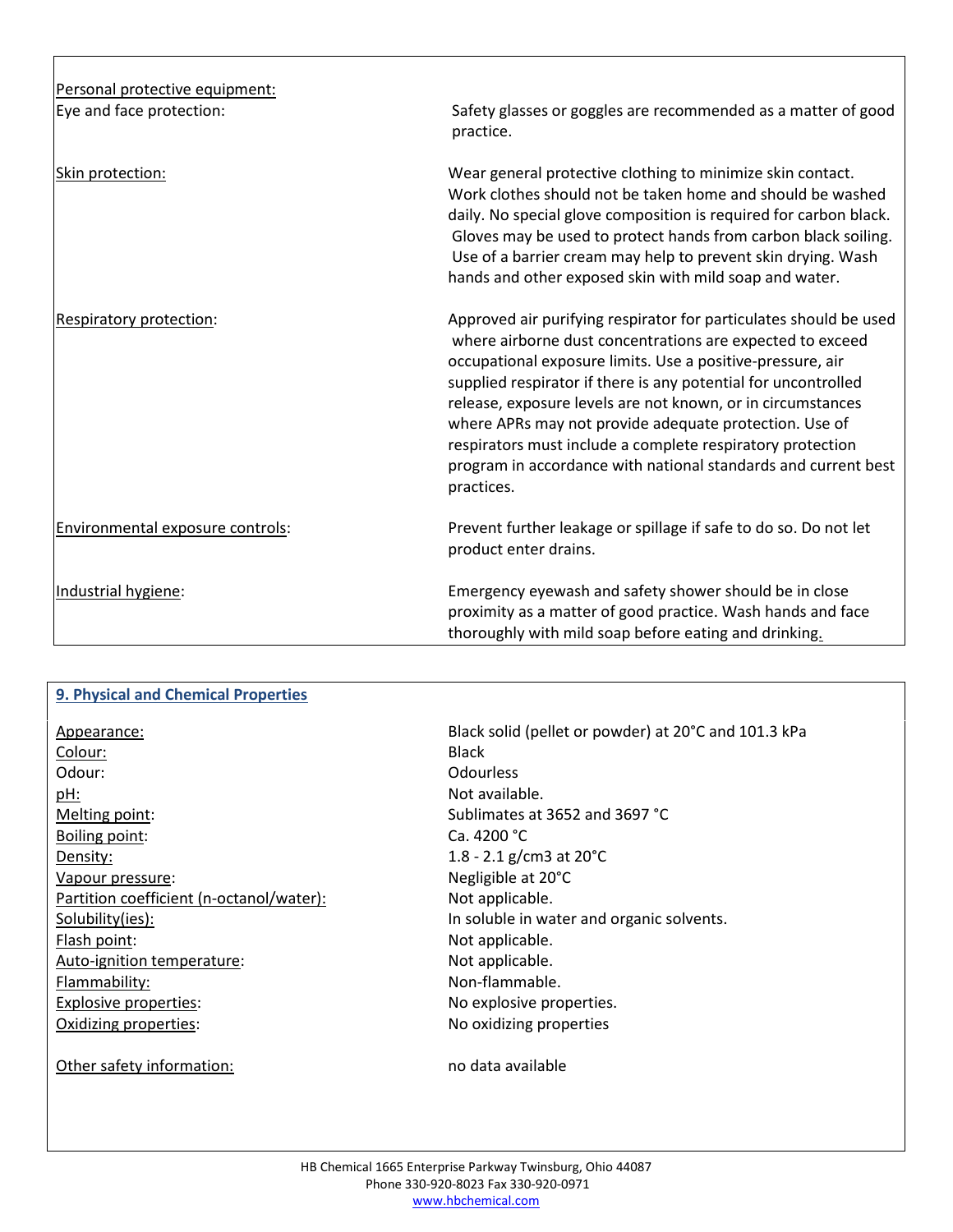| 10. Stability and Reactivity        |                                                                                                    |  |  |
|-------------------------------------|----------------------------------------------------------------------------------------------------|--|--|
| Reactivity:                         | Stable under recommended storage and handling conditions<br>(see section 7, handling and storage). |  |  |
| Chemical stability:                 | Stable under normal ambient conditions.                                                            |  |  |
| Possibility of hazardous reactions: | Will not occur.                                                                                    |  |  |
| Conditions to avoid:                | Prevent exposure to strong heating, high temperatures and<br>open flames.                          |  |  |
| Incompatible materials:             | Strong oxidizing agents.                                                                           |  |  |
| Hazardous decomposition products:   | Carbon monoxide, carbon dioxide, oxides of sulfur.                                                 |  |  |

| <b>11. Toxilogical Information</b>                   |                                                                                           |  |  |
|------------------------------------------------------|-------------------------------------------------------------------------------------------|--|--|
| Toxicokinetics, metabolism and distribution:         | No metabolite is relevant to carbon black. Carbon black does<br>not retain in the body.   |  |  |
| Information on toxicological effects Acute toxicity: |                                                                                           |  |  |
| Acute oral toxicity:                                 | LD50 > 15400 mg/kg (rat);                                                                 |  |  |
| Acute inhalation toxicity:                           | No data available.                                                                        |  |  |
| Information on toxicological effectsAcute toxicity   | LD50 Oral - rat - 3.161 mg/kg                                                             |  |  |
|                                                      | LD50 Dermal - rabbit - > 1.000 mg/kg                                                      |  |  |
| Acute dermal toxicity:                               | LD50 > 3000 mg/kg (rabbit);                                                               |  |  |
| Skin corrosion/irritation:                           | Skin Irritation - rabbit: not irritating.                                                 |  |  |
| Serious eye damage/irritation:                       | Eye Irritation - rabbit: not irritating.                                                  |  |  |
| Respiratory or skin sensitization:                   | No information available.                                                                 |  |  |
| CMR effects (Carcinogenicity, Mutagenicity and       |                                                                                           |  |  |
| Toxicity for Reproduction):                          | Carcinogenicity: IARC overall evaluation - possibly carcinogenic<br>to humans (Group 2B). |  |  |
|                                                      | Mutagenicity: Most assays for mutagenicity are negative for<br>carbon black               |  |  |
|                                                      | Toxicity for Reproduction: No effects on reproductive organs of<br>rats were reported.    |  |  |
| STOT-single exposure and repeated exposure:          | No information available.                                                                 |  |  |
| Aspiration hazard:                                   | No information available                                                                  |  |  |
|                                                      |                                                                                           |  |  |

| 12. Ecological Information |                                                       |
|----------------------------|-------------------------------------------------------|
| <b>Toxicity</b>            | Toxicity to fish: LC50 > 10000 mg/l/96h (Danio rerio) |

Toxicity to daphnia: EC50 > 5600 mg/l/24h (Daphnia magna)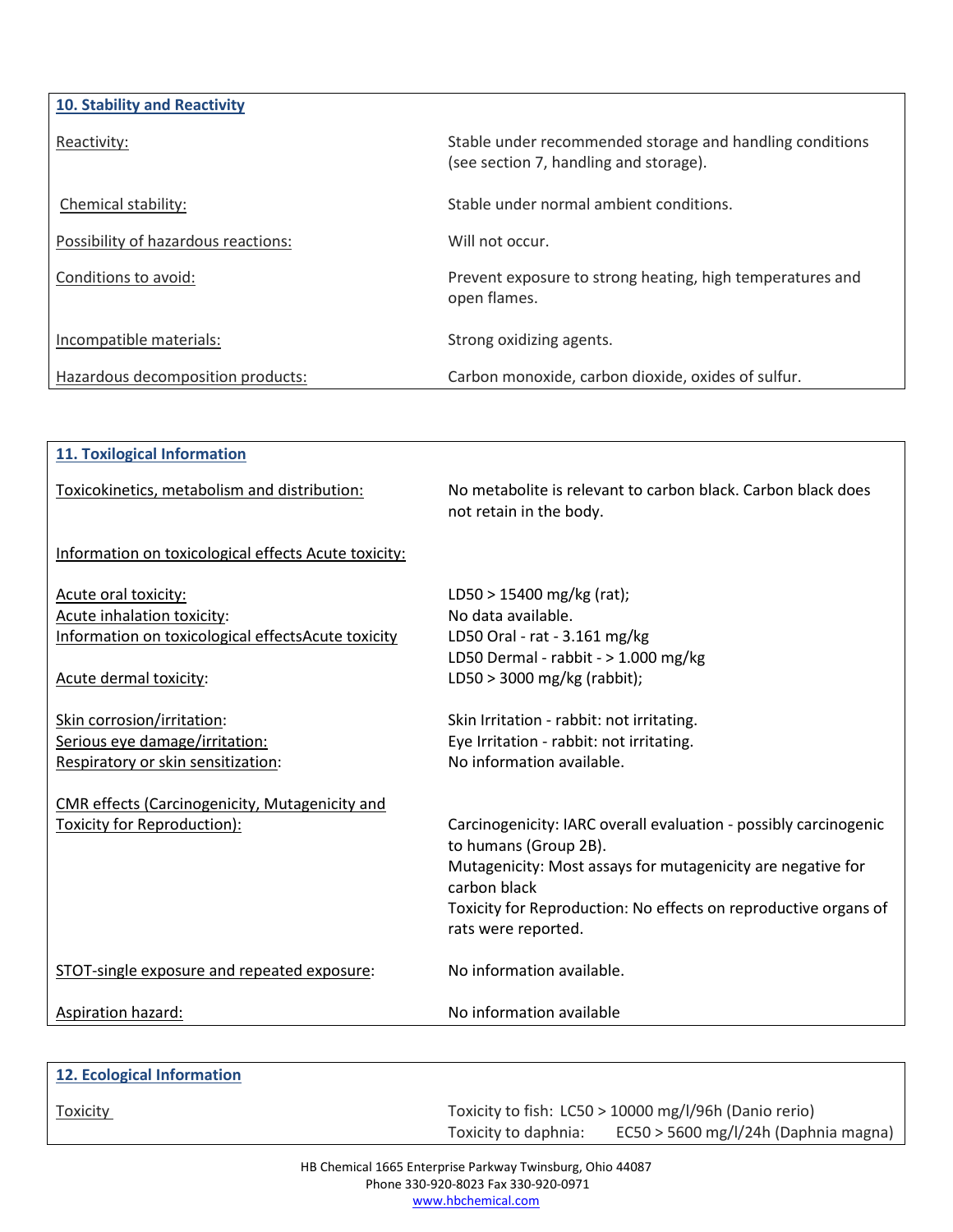|                                      | Toxicity to algae:<br>subspicatus)                                                                             | $EC50 > 10000$ mg/l/72h (Desmodesmus                         |
|--------------------------------------|----------------------------------------------------------------------------------------------------------------|--------------------------------------------------------------|
| Persistence and degradability:       | Carbon black is neither photodegradable nor biodegradable.                                                     |                                                              |
| Bioaccumulative potential:           | Bioaccumulation of carbon black is not expected based on its<br>insolubility in organic solvents and in water. |                                                              |
| Mobility in soil:                    | Bioaccumulation of carbon black is not expected based on its<br>insolubility in organic solvents and in water  |                                                              |
| Results of PBT and vPvB assessment : | Carbon black does not meet the criteria for identification as PBT<br>or vPvB.                                  |                                                              |
| Other adverse effects                |                                                                                                                | Carbon black does not cause acute harm to aquatic organisms. |

| <b>13. Disposal Considerations</b>                     |                                                                                                                                                                                                                     |
|--------------------------------------------------------|---------------------------------------------------------------------------------------------------------------------------------------------------------------------------------------------------------------------|
| Waste treatment methods:                               | Product can be burned in suitable incineration plants or<br>disposed of in a suitable landfill in accordance with the<br>regulations issued by the appropriate federal, provincial, state<br>and local authorities. |
| Contaminated packaging                                 | Container/Packaging: Return reusable containers to<br>manufacturer. Paper bags may be incinerated, or recycled, or<br>disposed of in an appropriate landfill in accordance with<br>national and local laws.         |
|                                                        |                                                                                                                                                                                                                     |
| <b>14. Transport Information</b>                       |                                                                                                                                                                                                                     |
| D.O.T. Shipping Name                                   | Not dangerous goods                                                                                                                                                                                                 |
| Air - ICAO (international Civil Aviation Organization) | Not dangerous goods                                                                                                                                                                                                 |
| Sea - IMDG (International Maritime Dangerous Goods)    | Not dangerous goods                                                                                                                                                                                                 |

| 15. Regulatory Information         |             |                                                                           |                                                           |                           |                      |                                                                                                               |  |  |
|------------------------------------|-------------|---------------------------------------------------------------------------|-----------------------------------------------------------|---------------------------|----------------------|---------------------------------------------------------------------------------------------------------------|--|--|
|                                    |             |                                                                           |                                                           |                           |                      | Safety, health and environmental regulations/legislation specific for the substance or mixture EU regulation: |  |  |
| Authorisations:                    |             |                                                                           | No information available.                                 |                           |                      |                                                                                                               |  |  |
| Restrictions on use:               |             |                                                                           |                                                           | No information available. |                      |                                                                                                               |  |  |
| EINECS/ELINCS:                     |             | CAS# 1333-86-4 is listed.                                                 |                                                           |                           |                      |                                                                                                               |  |  |
| DSD (67/548/EEC):                  |             | CAS# 1333-86-4 is not listed.                                             |                                                           |                           |                      |                                                                                                               |  |  |
| Other chemical regulation:         |             |                                                                           |                                                           |                           |                      |                                                                                                               |  |  |
| CAS No.                            | USA<br>TSCA | Canada<br>DSL                                                             | Australia<br>AICS                                         | Korea<br>ECL              | Japan<br><b>ENCS</b> | China<br><b>IECSC</b>                                                                                         |  |  |
| 1333-86-4                          | Listed      | Listed                                                                    | Listed                                                    | Listed                    | Listed               | Listed                                                                                                        |  |  |
| <b>Chemical Safety Assessment:</b> |             | No Chemical Safety Assessment has been carried out for this<br>substance. |                                                           |                           |                      |                                                                                                               |  |  |
|                                    |             |                                                                           | HB Chemical 1665 Enterprise Parkway Twinsburg, Ohio 44087 |                           |                      |                                                                                                               |  |  |

HB Chemical 1665 Enterprise Parkway Twinsburg, Ohio 44087 Phone 330-920-8023 Fax 330-920-0971 www.hbchemical.com